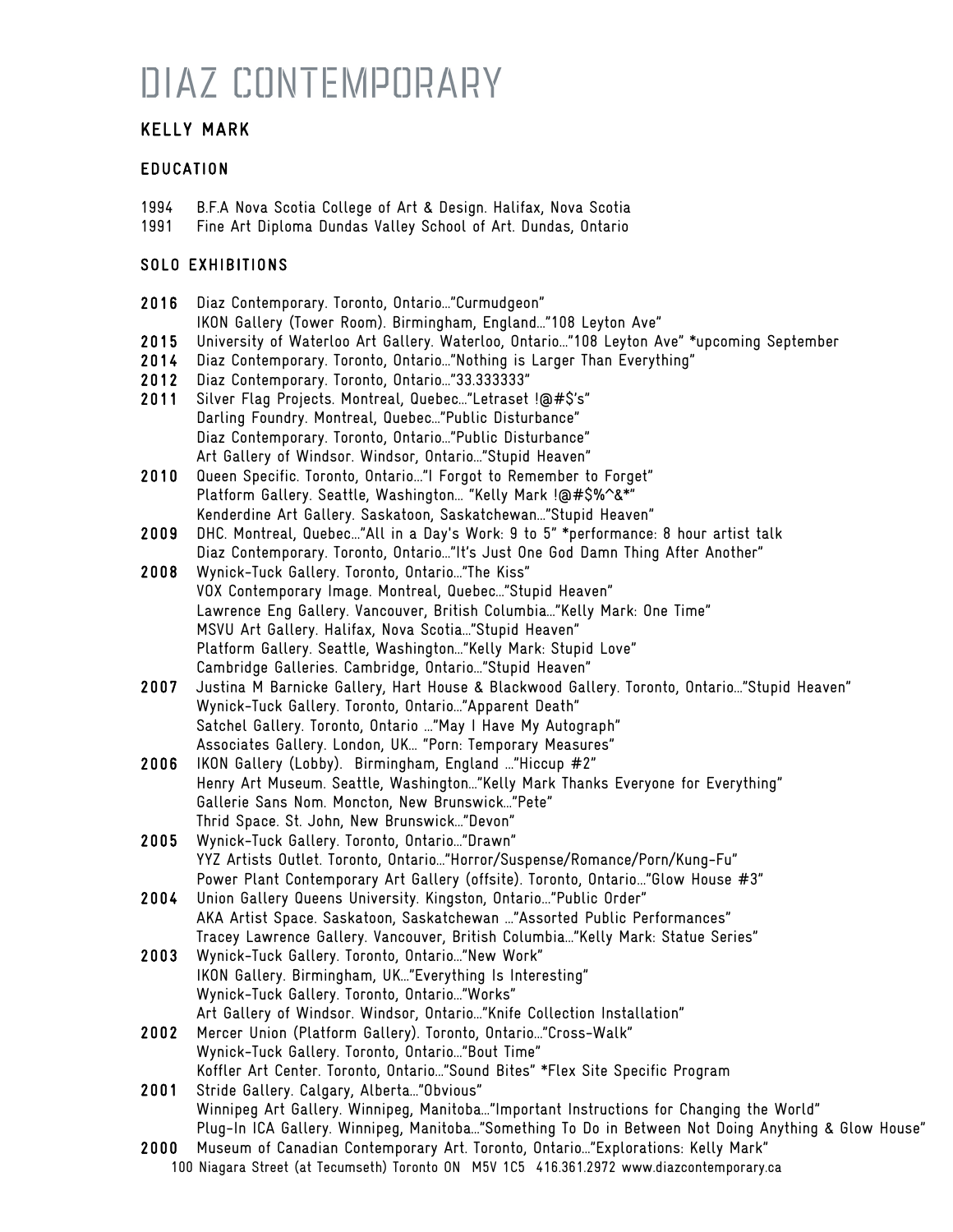Proposition Gallery. Belfast, Ireland…"Kelly Mark" Contemporary Art Gallery. Vancouver, British Columbia…"12345" Hamilton Artists Inc. Hamilton, Ontario…"Messages" Art Gallery of Hamilton. Hamilton, Ontario…"Nine-to-Five"

- 1999 Kate's Apartment. Toronto, Ontario…"Signs of a Sick Mind" Zsa Zsa Gallery. Toronto, Ontario…"Sniff"
- 1998 Wynick/Tuck Gallery. Toronto, Ontario…"Drawings" Ace Art Inc & Site Gallery. Winnipeg, Manitoba…"Literally"
- 1997 Art Gallery of Ontario. Toronto, Ontario… "Kelly Mark: Present Tense" Wynick-Tuck Gallery. Toronto, Ontario…"Black Jars" Eye Level Gallery. Halifax, Nova Scotia…"Approximately" Dofasco Gallery. Dundas, Ontario…"New Work"
- 1996 The Khyber. Halifax, Nova Scotia…"Show of Shows"
- 1995 Mount Saint Vincent University Art Gallery. Halifax, Nova Scotia…"Kelly Mark Works" The Khyber. Halifax, Nova Scotia…"Sculpture & Drawings"
- 1994 Anna Leonowens Art Gallery. Halifax, Nova Scotia…"Selected Works"
- 1993 Anna Leonowens Art Gallery. Halifax, Nova Scotia…"Recent Work"
- 1992 Anna Leonowens Art Gallery. Halifax, Nova Scotia…"Sculpture"

#### GROUP EXHIBITIONS

2016 Dazibao. Montreal, Quebec… "Let's be Open About…Conceptualism" Sova Gallery. Dawson City, Yukon… "Cold Cuts Video Festival" \*Curated by Corinna Ghaznavi Plug In ICA. Winnipeg, Manitoba…"Further Than I Can Throw a Stone" \*Curated by Jenifer Papararo Justina M Barnicke Gallery & University of Toronto Art Centre. Toronto, Ontario…"Showroom"

2015 Museum London. London, Ontario… "The Daily Grind" Edmonton Nuit Blanche. Edmonton, Alberta… "TBD" \*upcoming September (curated by Dave Dyment) The Cotton Factory. Hamilton, Ontario… "TH&B: United" Wynchwood Barns. Toronto, Ontario… "Cross Wave" \*performance: I Really Should Owens Art Gallery. Sackville, New Brunswick… "Hang in There" University of Toronto Art Centre. Toronto, Ontario… "Sign, sign, everywhere a sign" Jessica Bradley Projects (Villa Toronto). Toronto, Ontario… "Signs & Symbols" The Glenbow Art Gallery. Calgary, Alberta… "Oh Canada" \*circulated by Mass Mocca

- 2014 Ikon Gallery & Birmingham Hippodrome. Birmingham, UK… "About Town" One Night Stand & The Southern Alberta Art Gallery. Lethbridge, Alberta… "No Vacancy" Scotiabank Nuit Blanche. Toronto, Ontario… "Everything & Nothing" \*curated by Magda Gonzalez-Mora Jackman Humanities Institute, University of Toronto. Toronto, ON… "This Area is Under 23hr Surveillance" Confederation Centre Art Gallery. Charlottetown, PEI… "Oh Canada" \*circulated by Mass Mocca Mendel Art Gallery. Saskatoon, Saskatchewan …"Contemporary Drawings from the National Gallery of Canada"
- 2013 Winnipeg Art Gallery. Winnipeg, Manitoba …"The Mathematics of Art" Halifax City: The Roy Building. Halifax, Nova Scotia…"Nocturne: Everything & Nothing" \*curated by Eleanor King Winnipeg Art Gallery. Winnipeg, Manitoba…"Nuit Blanche: Everything & Nothing" Power Plant Contemporary Art Gallery. Toronto, Ontario…"More Than Two: Let It Make Itself" Neutral Ground (offsite video billboards). Regina, Saskatchewan …"Please Stare" Fabulous Festival of Fringe Film. Durham, Ontario…"Us Animals" \*programmed by Corinna Ghaznavi Dalhousie Art Gallery. Halifax, Nova Scotia…"Locavore" 2012 Invisible Picture Palace. London, UK…"How to Become Radio in a Few Seconds"

 Scotiabank Nuit Blanche. Toronto, Ontario… "Scenes From a Film with Alternate Scores" \*curated by Christina Ritchie

 Access Artist Run Center. Vancouver, British Columbia …"Always Working" MASS MoCA. North Adams, Massachusetts…"Oh Canada"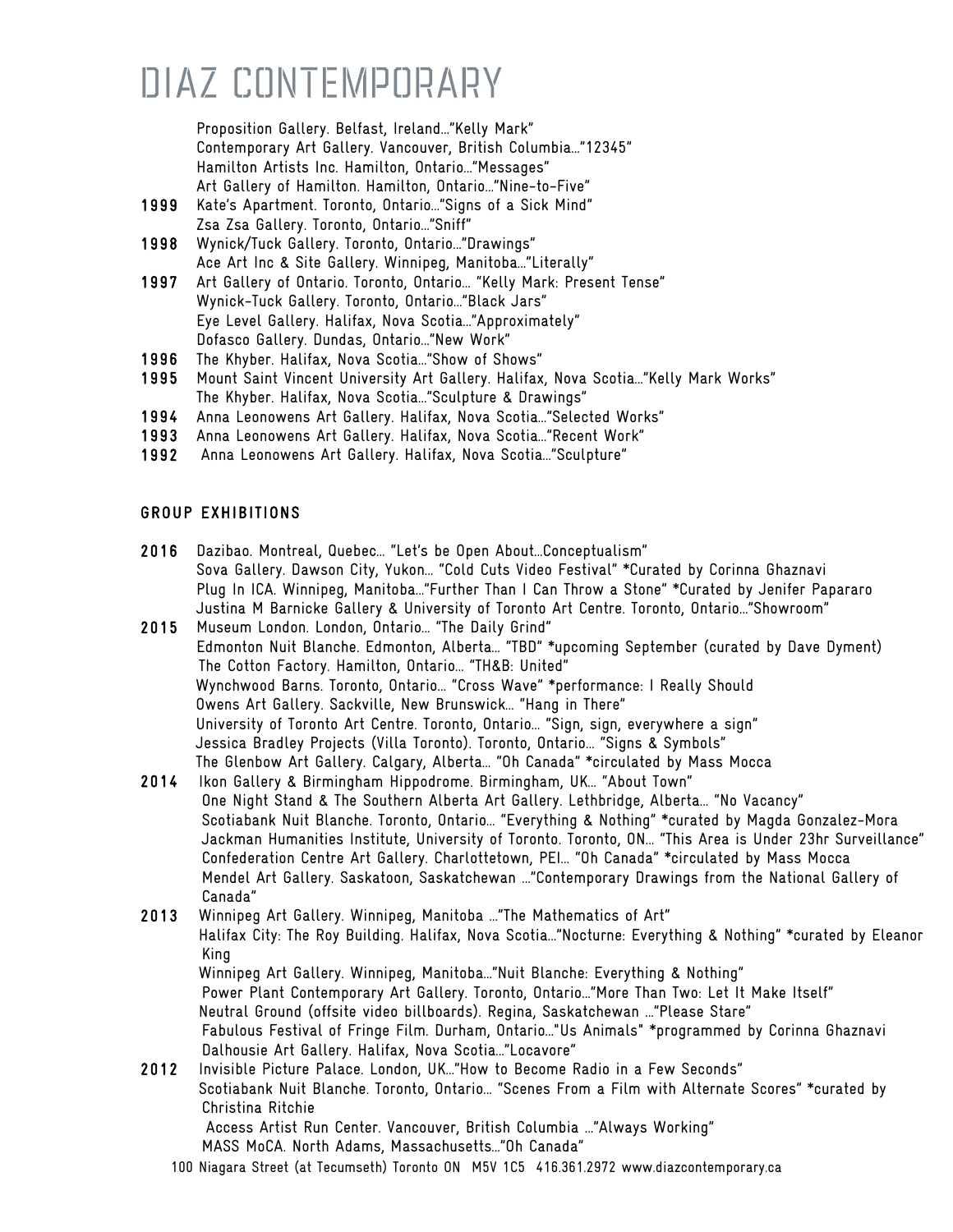Musée d'Art Contemporain de Montreal. Montreal, Quebec…"On Abstraction" Robert McLaughlin Gallery. Oshawa, Ontario..."Head to Head" \*2 Person with Micah Lexier" 2011 Light House Cinema. Birmingham, UK…"Metal Till I Die" \*video screening Pattison Video Billboard. Toronto, Ontario…"Nature" Art Gallery of Mississauga. Mississauga, Ontario…"Eat Drink Man Woman" St. Mary's University Art Gallery. Halifax, Nova Scotia..."Head to Head" \*2 Person with Micah Lexier" Platform Gallery. Winnipeg, Manitoba… "So Many Let Downs Before We Get Up" York Univeristy & Varley Art Gallery. Unionville, Ontario… "Cul-de-sac" Hamilton Art Gallery. Hamilton, Ontario…"Express Your Vision" Big Screen Project. New York, NY… "A Man & A Woman" Niagara Artist Center. St. Catharines, Ontario…"Bird is the Word" Gallery at Aspira. Seattle, Washington… "Just Showing Up" 2010 Anna Leonowens Gallery. Halifax, Nova Scotia…"The King and I" Hamilton Art Gallery. Hamilton, Ontario…"Conversations" Bass Museum. Miami, Florida…"Human Rites" Niagara Artist Center. St. Catharines, Ontario..."lol: Kelly Mark & Thierry Delva" MKG127. Toronto, Ontario…"A to B" \*curated by Micah Lexier The Power Plant Contemporary Art Gallery. Toronto, Ontario..."Power Ball Performance: Domestic Disturbance" Contemporary Art Gallery. Vancouver, British Columbia… "Still Life" The Art Gallery of Ontario. Toronto, Ontario…"Sculpture As Time" Embassy Gallery (Edinburgh College of Art). Edinburgh, UK…"You Turn Me On & On & On" Queen Elizabeth Theatre. Vancouver, British Columbia… "Culture Shock: Video Interventions @ the QET" 2009 City of Vancouver, British Columbia…"Vancouver Sculpture Biennale" Jasper Place Hotel. (AG of Alberta & Edmonton Arts Council). Edmonton, Alberta…"Store Front Cinema Night" Scotia Bank Nuit Blanche (Zone C: Independent Projects)…"No Melatonin" \*curated by Dave Dyment Netwerk Centre for Contemporary Art. Aalst, Belgium…"Time As Activity" London Ontario Live Arts (LOLA). London, Ontario…"Lightness" Gallery Lambton. Sarnia, Ontario…"Connecting with Collections 2: Destinations" Bass Museum. Miami, Florida…"The Endless Renaissance" La Casa Encendida. Madrid, Spain…"Animaladas" \*video screening California Museum of Photography. Riverside, California… "Mediated" Dundee Contemporary Arts. Dundee, Scotland…"Time Code" MacKenzie Art Gallery. Regina, Saskatchewan.…"Projections" The Prairie Art Gallery. Grand Prairie, Alberta…"Here Now or Nowhere" \*curated by Micah Lexier 2008 National Gallery of Canada. Ottawa, Ontario…"Living Room" Platform Gallery. Seattle, Washington…"Editioned" The Art Gallery of Ontario. Toronto, Ontario…"All Together Now" The Contemporary Art Gallery. Vancouver, British Columbia …"New Feminist Slogans" \*window poster project The Winnipeg Art Gallery. Winnipeg, Manitoba…"Transformation: Objects into Art" Scotia Bank Nuit Blanche (Union Station). Toronto, Ontario…"Horroridor" Art Gallery of Alberta. Calgary, Alberta…"Projections" LOLA Fest: London Ontario Live Arts Festival. London, Ontario…"Band Project" Dalhousie Art Gallery. Halifax, Nova Scotia …"Exalted Beings: Animal Relationships" Lawrence Eng Gallery. Vancouver, British Columbia… "I Have No Issues" Peter Buckland Gallery. Saint John, New Brunswick…"Drawing Show" Owens Art Gallery. Sackville, New Brunswick… "A Little Art Everyday as Directed" \*2 Person with Jon Sasaki 2007 Art Metropole. Toronto, Ontario…"Goin' Postal" CAFKA. Kitchener, Ontario…"Haptick Kenderdine Art Gallery. Saskatoon, Saskatchewan …"Them" \*curated by Micah Lexier The Funny Farm. Meaford, Ontario…"The Electric Eclectics Music & Sound Festival"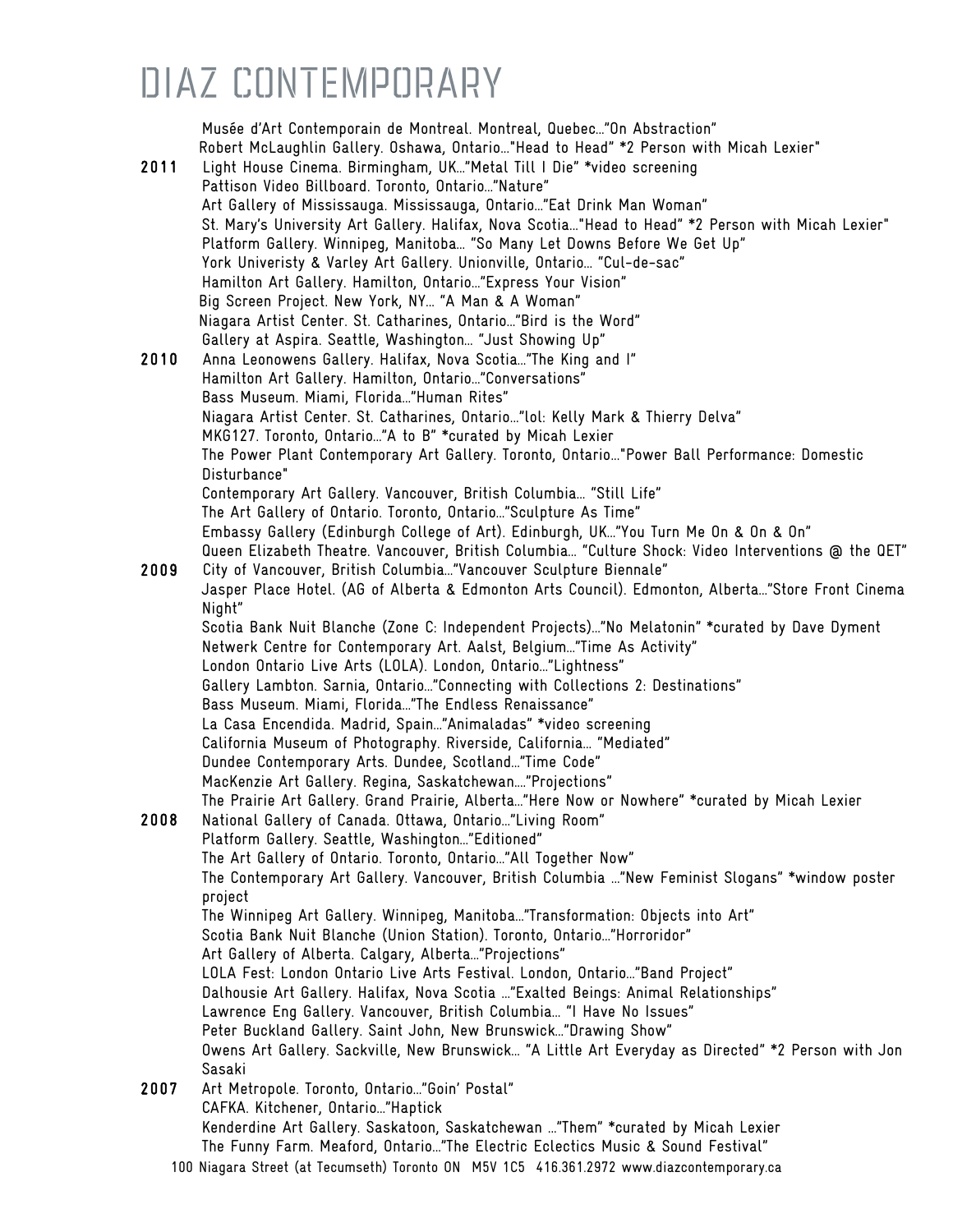Moot Gallery. Nottingham, UK…"Chacker Chacker" Kinz, Tillou & Feigen. New York, NY…"By Invitation Only" Belkin Satellite Gallery. Vancouver, British Columbia…"How Much Longer" University of Toronto (Hart House). Toronto, Ontario…"Projections" Museum of Art/Fort Lauderdale. Fort Lauderdale, Florida… "Situation Comedy" \*circulated by ICI New York Salina Art Center. Salina, Kansas … "Situation Comedy" \*circulated by ICI New York 2006 The Power Plant Contemporary Art Gallery. Toronto, Ontario…"We Can Do This Now" 224 Wallace Ave. Toronto, Ontario…"Making Room" Musée Régional de Rimouski. Rimouski, Quebec…"L'Abandon" Blackwood Gallery at University of Toronto. Mississauga, Ontario…"18:Beckect" Mount Saint Vincent University Art Gallery. Halifax, Nova Scotia..."Connect the Dots" MacKenzie Art Gallery. Regina, Saskatchewan… "Situation Comedy" \*circulated by ICI New York Surrey Art Gallery. Surrey, British Columbia…"Fiction Non Fiction" Plug-In ICA. Winnipeg, Manitoba…"Unlearn" The Tree Museum. Gravenhurst, Ontario…"A Little Piece of Heaven" (site specific) curated by David Liss Liverpool Biennale. Liverpool, UK…"Liverpool Biennale" Nuit Blanche. (Church of the Redeemer) Toronto, Ontario…"Hold That Thought" Kunstverein. Wolfsburg, Germany…"Canada Dreaming" Chicago Cultural Center. Chicago, Illinois… "Situation Comedy" \*circulated by ICI New York Winnipeg Art Gallery. Winnipeg, Manitoba… "Situation Comedy" \*circulated by ICI New York Mercer Union. Toronto, Ontario…"Infinity Etc" 2005 The Contemporary Museum. Honolulu, Hawaii…"Situation Comedy" \*circulated by ICI New York Oakville Galleries. Oakville, Ontario…"Fuzzy" Center on Contemporary Art. Seattle, Washington…"Wish: The Alchemy of Desire" Lisson Gallery. London, UK…"I Really Should" \*curated by Stefan Kalmar Musée d'Art Contemporain. Montreal, Quebec…"The Hidden Side of Appearances" Albright Knox Art Gallery. Buffalo, New York…"Beyond- In Western New York Biennale" Ottawa Art Gallery. Ottawa, Ontario..."Dead Nature \*3 person with Rachel Echenberg & Louis Joncas Tracey Lawrence Gallery. Vancouver, British Columbia…"More is More" Katherine Mulherin Contemporary Art Projects. Toronto, Ontario…"Nothing From Nothing" 2004 CAC de Basse-Normandie. St. Clair, France…"18th Recontres Video Art Plastique" Leadbased. Brooklyn, New York…"Really" Artspeak Gallery. Vancouver, British Columbia…"Spill 02- Meniscus" \*4 person Forest City Gallery. London, Ontario…"Tracing One Warm Line" YYZ Artists Outlet. Toronto, Ontario…"Beans, Bananas & Yams: Performance Art Relics" Bishops University Art Gallery. Lennoxville, Quebec…"Beyond Words" Middlesbrough Institute of Modern Art. Middlesbrough, UK…"eQSLi: FM Audio broadcasts" ZieherSmith Gallery. New York, NY…"Important Canadian Art" Mount Saint Vincent University Art Gallery. Halifax, Nova Scotia…"Work Work Work" Cambridge Galleries. Cambridge, Ontario…"Video Heroes" Blaffer Gallery. Houston, Texas…"Inset: Atopia Projects" Helen Day Gallery. Vermont…"Making Their Marks" 2003 Toronto International Art Fair. Toronto, Ontario…"Fountain of Youth, The News at 5" Saidye Bronfman Center for the Arts. Montreal, Quebec…"Video Heroes" Gladstone Hotel. Toronto, Ontario…"Staff Performance" \*FADO performance night Real Art Ways. Hartford, Connecticut…"Container" Mount Saint Vincent University Art Gallery. Halifax, Nova Scotia…"Beyond Words" Tracey Lawrence Gallery. Vancouver, British Columbia…"Some Videos We Like" \*4 Person The Power Plant Contemporary Art Gallery. Toronto, Ontario…"Stretch" Art Metropole @ Christopher Cutts Gallery. Toronto, Ontario..."Instant Gratification" \*fundraiser show WFMU Independent Free-Form Radio. New Jersey, New York…"I Really Should" Weewerk Project Space. Toronto, Ontario…" Weewerk 06/Bauhauswerk" Alliance Francais. Toronto, Ontario… "35 Years Today" 2002 Tracey Lawrence Gallery. Vancouver, British Columbia…"Another Drawing Show"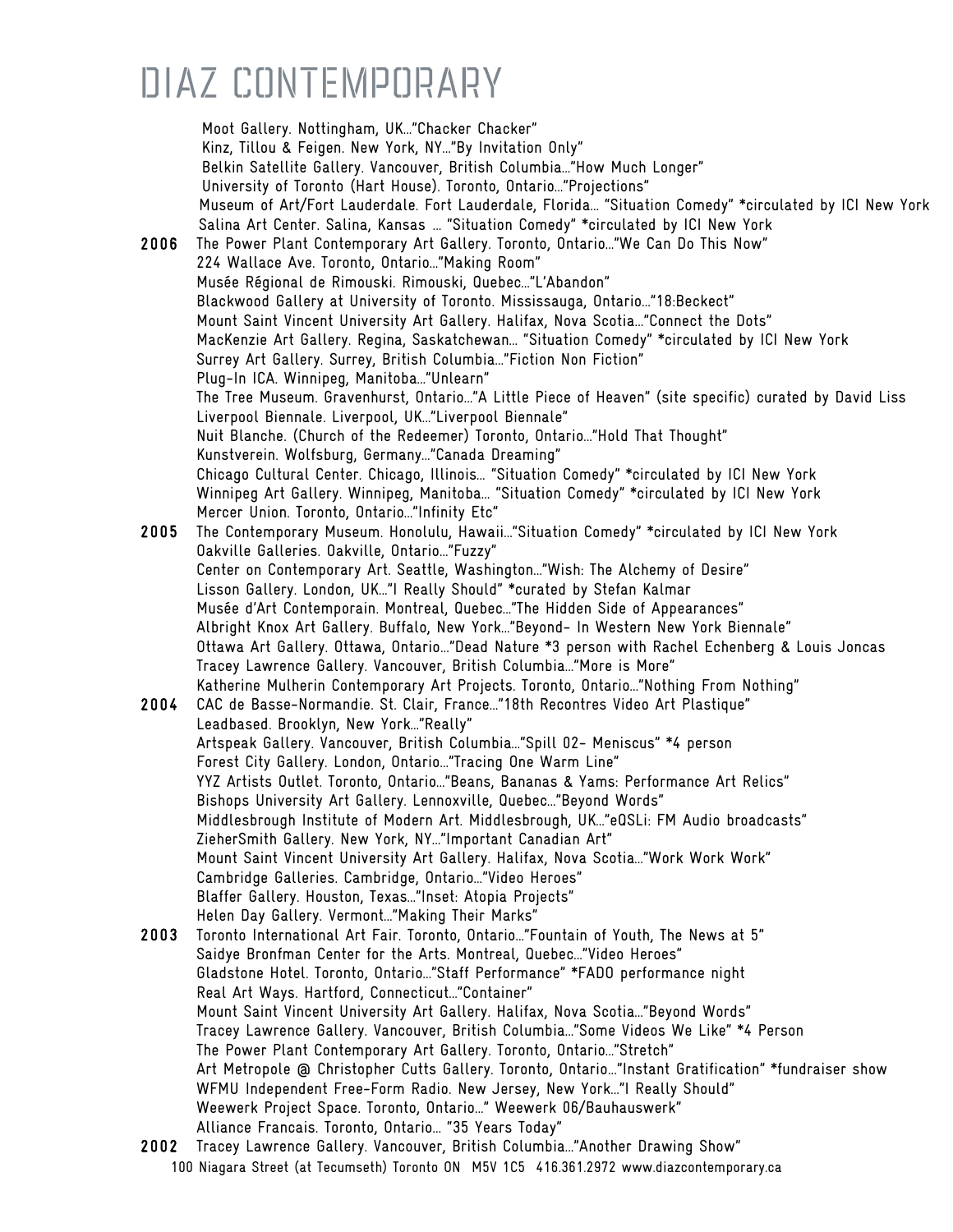Wynick-Tuck Gallery. Toronto, Ontario…"Informal Ideas: Collage Show" Museum of New Art. Detroit, Michigan…"New Season" Tracey Lawrence Gallery. Vancouver, British Columbia…"Skip/Rewind" Goldsmiths, Horniman Museum, Museum of Installation Art & Canada House. London, UK…"Backpacker" Wynick/Tuck Gallery. Toronto, Ontario…"Summer Show" The Other Gallery. Winnipeg, Manitoba…"Another Other Show" Physics Room. Christchurch, New Zealand…"Beautiful Stranger" \*3 Person with Micah Lexier & Janet Werner Detroit Artists Market. Detroit, Michigan…"Dealer's Select" Douglas Udell Gallery. Edmonton, Alberta…"Superb Executions & Great Hangings" Forest City Gallery. London, Ontario…"Remote Control" \*4 person video show 2001 Museum London. London, Ontario…"Play Making" Art Gallery of Calgary. Calgary, Alberta…"Wallpapers" Mount Saint Vincent University Art Gallery. Halifax, Nova Scotia…"Do Try This at Home" Open Space Gallery. Victoria, British Columbia…"Mapping the Body" Ottawa Art Gallery. Ottawa, Ontario…"Optical Verve" University of Waterloo. Waterloo, Ontario…"Compulsion" \*2 Person with Ben Walmsley Burlington Art Center. Burlington, Ontario…"Compulsion" \*2 Person with Ben Walmsley 2000 Public Access Collective at Central Tech. Toronto, Ontario…"Being On Time: Site Specific Projects" Museum of Contemporary Canadian Art. Toronto, Ontario…"257" \*2 Person with Mitch Robertson Wynick-Tuck Gallery. Toronto, Ontario…"Play" Art Gallery of Nova Scotia. Halifax, Nova Scotia…"Wallpapers" Blackwood Gallery at University of Toronto. Mississauga, Ontario…"Logo City" The Money House. Toronto, Ontario…"Tee Vee Show" Platform Gallery (Window Space). Melbourne, Australia…"Sniff" Mount Saint Vincent University Art Gallery. Halifax, Nova Scotia…"Sniff" \*video screening El Convento Rico. Toronto, Ontario. Organized by Instant Coffee…"Sniff" \*video screening 1999 Art Gallery of Hamilton. Hamilton, Ontario…"Centrifugal" \*site specific parking lot projects Art Gallery of Hamilton. Hamilton, Ontario. "Photophobia Film Festival…Sniff" \*video screening The Money House. Toronto, Ontario…"Style Show" Art Gallery of Ontario (Art Sales & Rental). Toronto, Ontario…"Toronto Under 40" Art Gallery of Mississauga. Mississauga, Ontario…"Performing Generations" Art Gallery of Greater Victoria. Victoria, British Columbia…"Performing Generations" ATA Center for Contemporary Art. Sofia, Bulgaria…"Video Archaeology Film Festival" \*video screening Art Gallery of Hamilton. Hamilton, Ontario. "Messages Film Festival…1000 Hemlock Hits" \*video screening 1998 Art Gallery of New South Wales. Sydney, Australia..."Every Day: 11<sup>th</sup> Biennale of Sydney" Wynick-Tuck Gallery. Toronto, Ontario…"Layers" Mount Saint Vincent University Art Gallery…"Grid Works" HARAC. Hamilton, Ontario…"Above Ground" Art Metropole. Toronto, Ontario…"Cease & Desist" 1997 Art Gallery of Windsor. Windsor, Ontario…"Southwest Triennial: Public Order" Carpathian. Hamilton, Ontario…"Class & Trash" The Palace at 4 am. London, Ontario…"Common Place" 1996 Articule Gallery. Montreal, Quebec…"Compact Abundance" \*2 Person with Shelly Low London Regional Art Gallery. London, Ontario…"London Life Young Contemporaries 96" Dalhousie University Art Gallery. Halifax, Nova Scotia…"London Life Young Contemporaries 96"' The Art Gallery of Greater Victoria. Victoria, British Columbia…"London Life Young Contemporaries 96" Gallery B312. Montreal, Quebec…"Effluent" Gallery Connexion. Fredericton, New Brunswick…"Effluent" Eye Level Gallery. Halifax, Nova Scotia…"Effluent" Mercer Union. Toronto, Ontario…"Bill Crane, Kelly Mark & Carl Trahan" Owens Art Gallery. Sackville, New Brunswick… "Small as a Way of Working" Wynick-Tuck Gallery. Toronto, Ontario…"List" 1995 Art Gallery of Nova Scotia. Halifax, Nova Scotia…"Object Lessons" The Khyber. Halifax, Nova Scotia…"Printed Matter"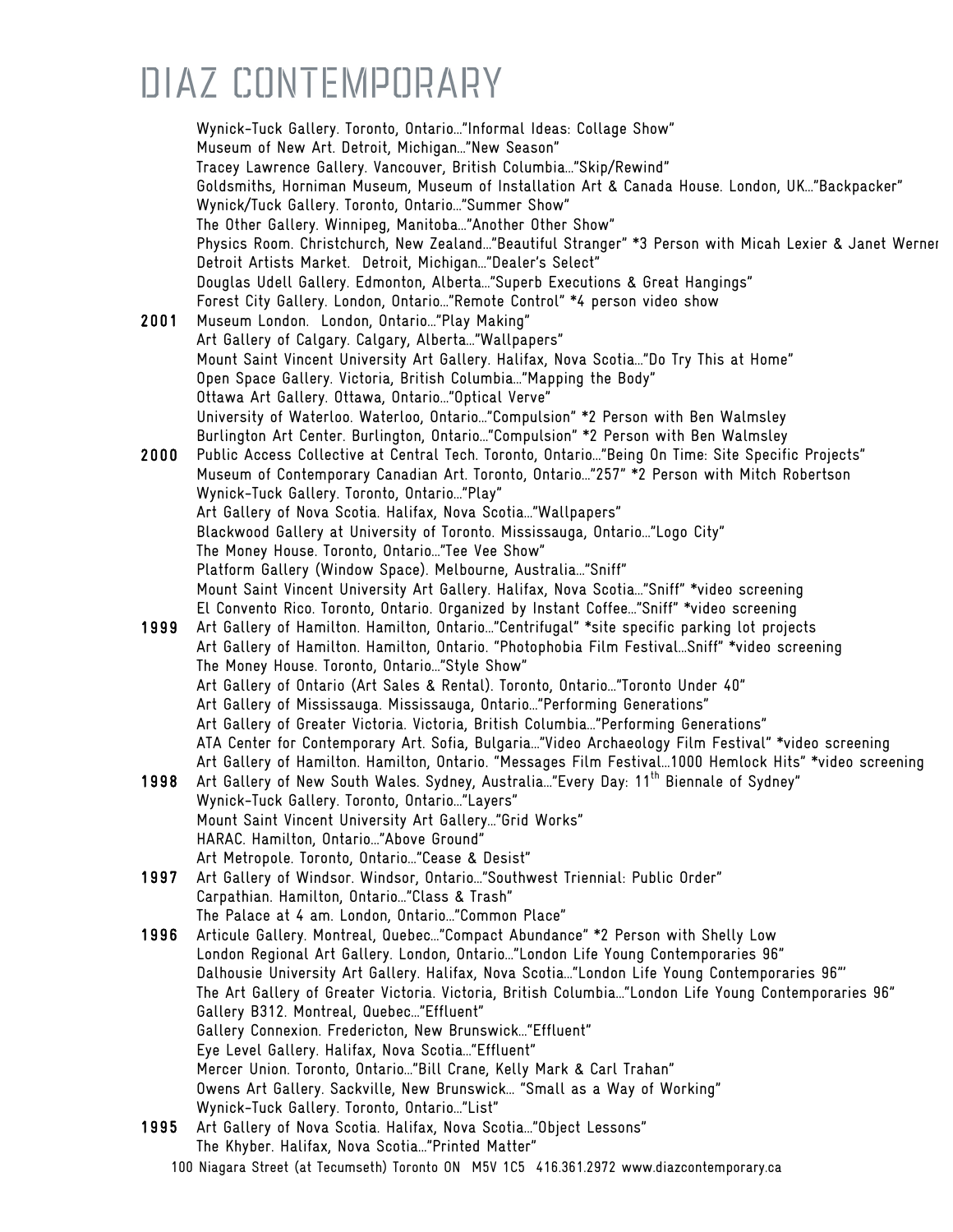Lethbridge University Art Gallery. Lethbridge, Alberta…"The Whiteness of the Whale"

- 1994 Eye Level Gallery. Halifax, Nova Scotia…"Members"
- St Mary's University Art Gallery. (offsite: City Centre Atlantic) Halifax, Nova Scotia…"Sculpture Expo 94"
- 1993 Eye Level Gallery. Halifax, Nova Scotia…"Kelly Mark & Jane Mothersell" \*2 person
- 1992 Anna Leonowens Art Gallery. Halifax, Nova Scotia…"To Leave A Mark" Anna Leonowens Art Gallery. Halifax, Nova Scotia…"Summer Sculpture" Anna Leonowens Art Gallery. Halifax, Nova Scotia…"Sculpture in Stone"
- 1991 OO Gallery. Halifax, Nova Scotia…"Celebrating Our Survival"

#### ART FAIRS

- 2016 Feature Contemporary Art Fair. Toronto, Ontario with Diaz Contemporary Seattle Art Fair. Seattle, Washington with Platform Gallery
- 2015 Papier Art Fair. Montreal, Quebec with Diaz Contemporary
- 2014 Art Toronto. Toronto, Ontario with Diaz Contemporary
- Exchange Rates. Brooklyn, New York with Platform Gallery
- 2012 Art Toronto. Toronto, Ontario with Diaz Contemporary
- 2010 Aqua Art Miami: Aqua Hotel. Miami, Florida with Platform Gallery Toronto International Art Fair. Toronto, Ontario with Diaz Contemporary
- 2009 Toronto International Art Fair. Toronto, Ontario with Diaz Contemporary
- 2008 Art Basel Miami: Supernova. Miami, Florida with Lawrence Eng Gallery Aqua Art Miami: Aqua Hotel. Miami, Florida with Platform Gallery Toronto International Art Fair. Toronto, Ontario with Lawrence Eng Gallery
- 2007 Toronto International Art Fair. Toronto, Ontario with Wynick-Tuck Gallery
- 2006 Toronto International Art Fair. Toronto, Ontario with Wynick-Tuck Gallery
- 2005 Toronto International Art Fair. Toronto, Ontario with Wynick-Tuck Gallery
- 2004 Toronto International Art Fair. Toronto, Ontario with Wynick-Tuck Gallery
- 2003 Toronto International Art Fair. Toronto, Ontario with Wynick-Tuck Gallery
- Toronto International Art Fair. Toronto, Ontario with Tracey Lawrence Gallery
- 2002 Toronto International Art Fair. Toronto, Ontario with Wynick-Tuck Gallery
- 2002 Affordable Art Fair. New York, New York with Quiver Projects
- 2001 Toronto International Art Fair. Toronto, Ontario with Wynick-Tuck Gallery
- 1999 Art Chicago 99'. Chicago, Illinois with Wynick-Tuck Gallery
- 1998 Art Chicago 99\8'. Chicago, Illinois with Wynick-Tuck Gallery
- 1997 ARCO 97' International Art Fair. Madrid, Spain with Wynick-Tuck Gallery

#### BIBLIOGRAPHY

- 2016 Rhea McNamara: "Artists Use Yelp to Shame Plagiarizing Restaurant" ArtFagCity. January 26, 2016
- 2015 Melissa Johns: "Double Takes at UWaterloo Art Gallery" Imprint. September 23, 2015 Ivan Jurakic: 108 Leyton Ave (exhibition brochure) Waterloo: UWAG, 2015 Murray Whyte: "Artists claim Dundas West restaurant copied their art" The Toronto Star. August 20, 2015 Lisa Theriault: Hang in There (exhibition catalogue) Sackville: Owens Art Gallery, 2015 Sarah Robayo Sheridan: Sign, Sign, Everywhere a Sign (exhibition brochure) Toronto: JMB Gallery, 2015
- 2014 Christina Ritchie: "How to Look at Television" (survey catalogue essay). December, 2014 Jonathan Watkins: "Everything is Interesting" (survey catalogue essay). December, 2014 Dan Adler: "Kelly Mark Marks Time" (survey catalogue essay) December, 2014 Blake Gopnick: "Kelly Mark Makes a Public Disturbance" ArtNetNews. September 12, 2014 Murry Whyte: "Kelly Mark at Diaz Contemporary" The Toronto Star. June 25, 2014
- 2013 Sky Goodden & Kelly Mark: "18 Questions with the Hard-Working…" Blouin ArtInfo. February 21, 2013
- 2012 Daniel Joyce: "Head to Head: Micah Lexier and Kelly Mark" Visual Art News. PP 30-31, Spring, 2012 Robin Metcalfe: Micah Lexier & Kelly Mark: Head-to-Head (exhibition catalogue) Halifax: SMU Art Gallery,
	- 100 Niagara Street (at Tecumseth) Toronto ON M5V 1C5 416.361.2972 www.diazcontemporary.ca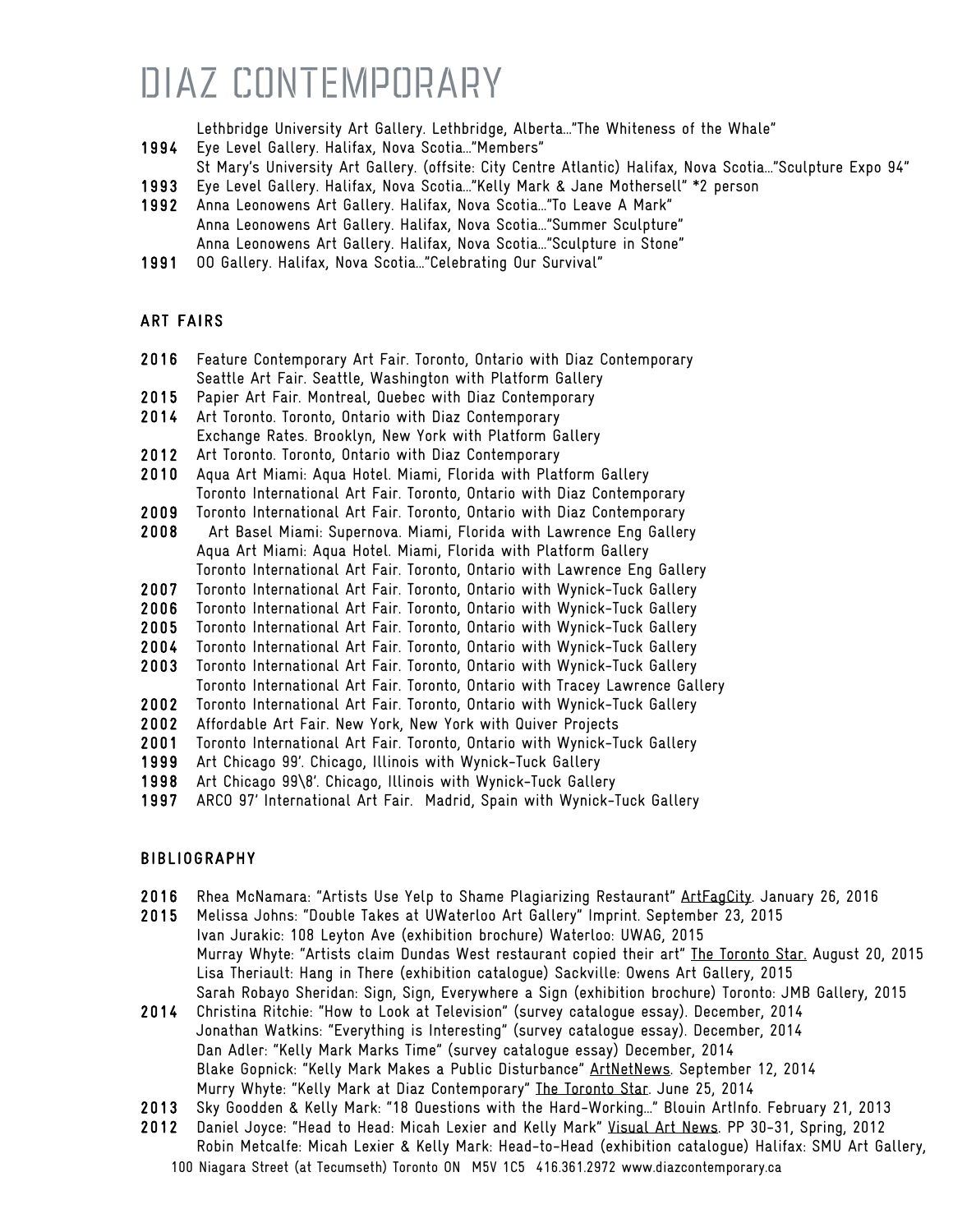#### 2012

Stella Melchiori: "Paulette Phillips & Kelly Mark at Diaz Contemporary" A Centric. March 2, 2012 Rosemary Heather: "Kelly Mark" Wikipedia, 2012 Kelly Mark: Oh Canada (exhibition catalogue interview) North Adams: MASS MoCA, 2012

- 2011 Michael Hansen: "Opening: Kelly Mark". ArtSync. First aired March 4, 2011 Bill Clarke: "Kelly Mark: Diaz Contemporary" Art News. May, 2011 Gabrielle Moser: "Kelly Mark, Diaz Contemporary" Esse Magazine. June, 2011 Caroline Andrieux: Kelly Mark: Public Disturbance (exhibition brochure) Montreal: Darling Foundry, 2011 Meghan Sutherland & Amy C Wallace: Cul-De-Sac (exhibition catalogue) Markham: Varley Art Gallery, 2011
- 2010 Jen Graves: "Currently Hanging: The Other Side of Kelly Mark" The Stranger. November 24, 2010 Jen Hutton: "Critics' Picks: A to B" Artforum.com. July, 2010 Emma Frank: "Kelly Mark: It's Just One God Damn Thing After Another" C Magazine. Spring, 2010 Betty Ann Jordan: "Where the Art is" Fashion Magazine. PP 116. Winter, 2010 Christopher Régimbal: "Kelly Mark: It's Just One God Damn Thing After Another" Magenta. Feb 4, 2010 Jenifer Papararo: Triumphant Carrot: The Persistence of Still Life (exhibition catalogue) Vancouver: CAG, 2010
- 2009 Murray Whyte: "For Kelly Mark, Making Artwork all in a Day's Work" Toronto Star. Aug 30, 2009 Robin Laurence: "Here Now or Nowhere" Border Crossings. Issue #110, PP 93-94. June, 2009 Amy Fung: "Here Now or Nowhere". Canadian Art. Volume 26, PP 92. Summer, 2009 Stuart F. Andrews: "Scream & Scream Again" Rue Morgue Magazine. Issue 86, PP 30-32. Jan/Feb, 2009 Andi Campognone: "Mediated" The Magazine-Los Angeles Review. May, 2009 Lisa Tucker: Mediated (exhibition catalogue) Riverside: California Museum of Photography, 2009
- 2008 Jérome Delgado: "La Mesure du Tempts" Le Devoir. October 5, 2008 Kathleen Ritter: "One Time: Kelly Mark" Esse Magazine. Issue #64. Fall, 2008 Barbara Fischer: Kelly Mark: Stupid Heaven (exhibition brochure) Montreal: Vox Contemporary Image, 2008 Laura Kenins: "Work In Progress" The Coast. May 29, 2008 Julie Cruikshank: "A Little Art Everyday as Directed" The Argosy: MTA Newspaper. March 27, 2008 Mary MacDonald: A Little Art Everyday as Directed (exhibition brochure) Sackville: Owens Art Gallery, 2008 Nate Lippens: "Kelly Mark's Installation Tunes into Our Love for TV" Seattle Post Intelligencer. April 3, 2008 Robert Enright: "Elegant Stupidities" Border Crossings. Issue #105, PP 20-21, 2008 Sandra Q Firmin: "Kelly Mark" Art Papers. PP 69-70. January/February, 2008 Robert Reid: "Visual Poet Finds Lyricism in Life's Prosaic Moments" The Record. February 4, 2008 Nicholas Walsh: "Kelly Mark's Stupid Heaven" Echo Weekly. January 10, 2008
- 2007 Dan Adler: "Kelly Mark: Justina M Barnike Gallery" Artforum. December, 2007 Rosemary Heather: "Kelly Mark: Always Working" Canadian Art. Volume 24 #4. PP. 50-54. Winter, 2007 Sarah Milroy: "Passing Time, Wasting Time, Marking Time" The Globe & Mail. September 26, 2007 Andrea Grassi: "Some Recognition for the Previously Un-Marked" The Medium. October 1, 2007 Fran Schechter: "Mark Pushes Paradoxes" Now Magazine. October 4, 2007 Jade Colbert: "Stupid Heaven" The Newspaper UofT. September 27, 2007 JJ Kegan McFadden: How Much Longer (exhibition brochure) Vancouver: Belkin Satellite Gallery, 2006 Sarah Milroy: "Doing it in the Dark" The Globe & Mail. May 5, 2007 Dan Adler: "We Can Do This Now" Artforum. PP 328. March, 2007 Jennifer Allen: "Critics Pick: We Can Do This Now" Artforum.com January, 2007
- 2006 Ray Cronin: Kelly Mark Everyday People (exhibition brochure) St John: 3rd Space Gallery, 2006 Peter Goddard: "Just The Facts" The Toronto Star. December 21, 2006 Alan Dunn: Liverpool AZ: Kelly Mark & Tenantspin (catalogue for DVD) Liverpool: FACT, 2006 Tara Marshall: "Infinity Etc." Canadian Art. PP 96-97. Summer, 2006 G. Saunders & R. Miles: Prints Now - Directions & Definitions (anthology) London: Victoria & Albert Museum, 2006 Donna Wawzonek: Peak Performance (exhibition catalogue) Saskatoon: AKA Gallery, 2006 David Liss: The Tree Museum 2006: Responding to Nature (exhibition catalogue) Muskoka: The Tree Museum, 2006 Emma Frank & Ingrid Jenkner: Connect the Dots (exhibition brochure) Halifax: MSVU Art Gallery, 2006

Sara Krajewski: "A Curatorial Indulgence" Visual Codec. April, 2006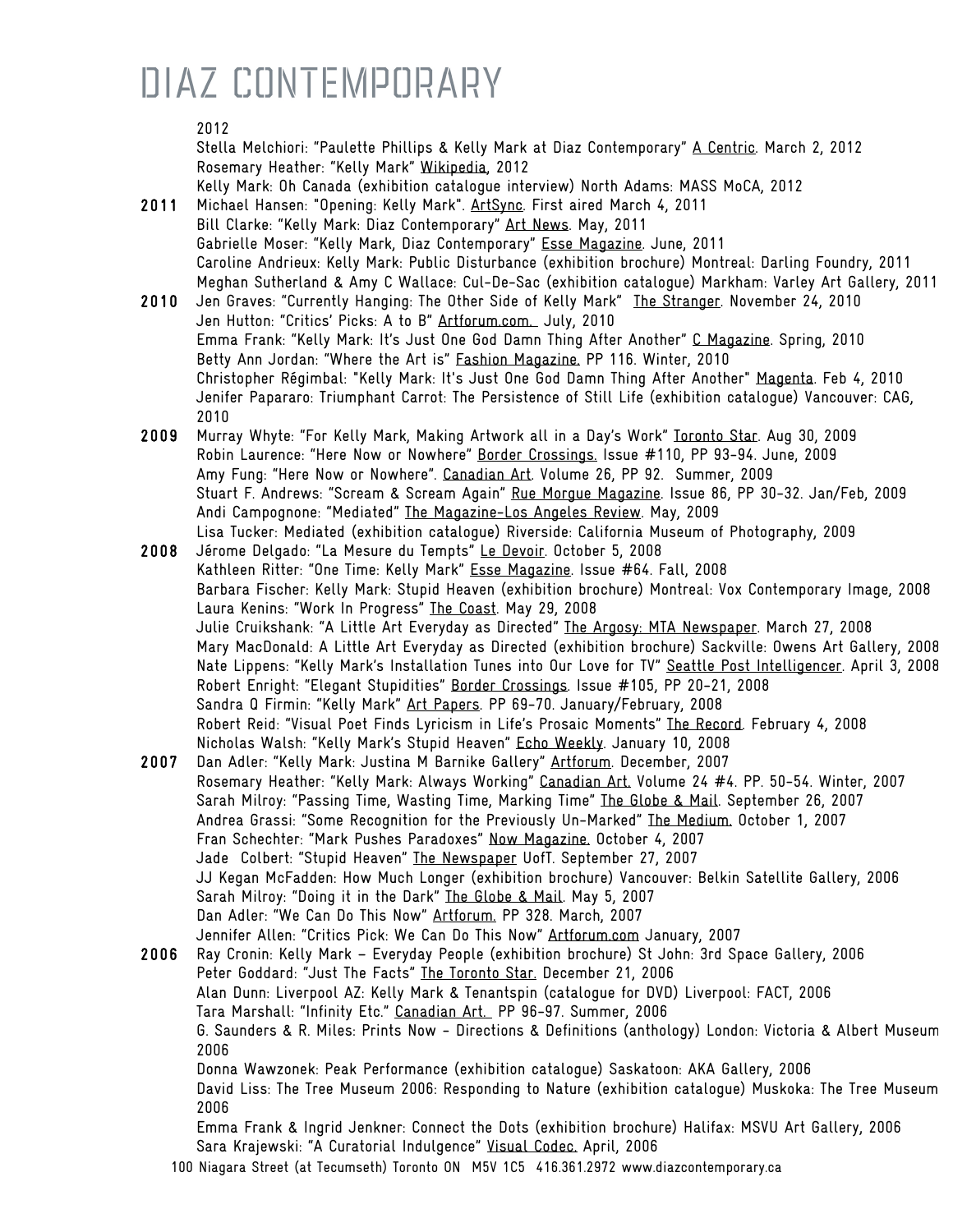|      | Kevin Temple: "From Here to Eternity" Now Magazine. March 15, 2006<br>Regina Hackett: "Kelly MarkMesses w/the Previous Generations Script" Seattle Post Intelligencer. March<br>10, 2006                        |
|------|-----------------------------------------------------------------------------------------------------------------------------------------------------------------------------------------------------------------|
|      | Jen Graves: "Killing Them: The Comedy & Labor of Kelly Mark" The Stranger. March 9, 2006<br>Sara Krajewski: Kelly Mark Thanks Everyone for Everything (exhibition catalogue) Seattle: Henry Art Gallery<br>2006 |
|      | Stephen Michael Vroom: "Kelly Mark Thanks Everyone for Everything" Vroom Journal: Seattle. February, 200<br>Dave Dyment: Infinity Etc. (exhibition catalogue) Toronto: Mercer Union, 2006                       |
|      | Michael Workman: "Eye Exam: Funny Ha Ha" New City Chicago. July 2, 2006<br>Michael Rooks: Situation Comedy: Humor in Recent Art (exhibition catalogue) NY: Independent Curators                                 |
|      | International, 2006<br>Terri Whitehead: "I Really Should" C Magazine. Issue #88, PP 42. Winter, 2005                                                                                                            |
| 2005 | Leslie Jen: "You Glow Girl" Canadian Architect. June, 2005<br>Nadja Sayej: "Beyond in Western New York" Artpapers. 2005                                                                                         |
|      | Scott Sawtell: Fuzzy (exhibition brochure) Oakville: Oakville Galleries, 2005                                                                                                                                   |
|      | Barbara Isherwood: "Kelly Mark" Border Crossings. Issue #95, PP 106-108, 2005                                                                                                                                   |
|      | Sarah Milroy: "Not So Stupid Art Tricks" Globe & Mail. July 25, 2005                                                                                                                                            |
|      | Andrea Carson: "A Glowing Intervention" Fuse Magazine. Volume 28, PP 44-45. August, 2005<br>Jessica Lack: "I Really Should London" The Guardian. July 16, 2005                                                  |
|      | Catherine Osborne: "Kelly Mark" Time Out - London. June, 2005                                                                                                                                                   |
|      | Terri Whitehead: "Kelly Mark" Art Review Magazine. PP 108. June/July, 2005                                                                                                                                      |
|      | Timothy Comeau: "Alphabetics" Blog-TO, April 24, 2005                                                                                                                                                           |
|      | Gilles Godmer: Hidden Side of Appearances (exhibition catalogue) Montreal: Musée d'Art Contemporain,<br>2005                                                                                                    |
|      | Kevin Temple: "One Glorious Glow House" Now Magazine. April 14, 2005                                                                                                                                            |
|      | Peter Goddard: "It's An Artist: Someone Call Security" The Toronto Star. April 9, 2005                                                                                                                          |
|      | Leah Rumack: "Shine Little Glow House" The National Post. April 8, 2005                                                                                                                                         |
|      | Sarah Milroy: "The Glow Within" The Globe & Mail. April 8, 2005                                                                                                                                                 |
|      | David Balzer: "Eye Candy, Kelly Mark" Eye Magazine. April 7, 2005<br>Liz Clayton: "Electric Avenue" The Globe & Mail. April 2, 2005                                                                             |
|      | Dave Dyment: Glow House (exhibition essay for poster & Images Festival catalogue) Toronto: YYZ & Power                                                                                                          |
|      | Plant, 2005                                                                                                                                                                                                     |
|      | Kelly Large: QSL (audio project catalogue) Middlesbrough: Middlesbrough Institute of Modern Art UK, 2005                                                                                                        |
|      | Emily Falvey: Dead Nature (exhibition catalogue) Ottawa: Art Gallery of Ottawa, 2005                                                                                                                            |
| 2004 | Colleen Brown, Melanie O'Brian: Spilled (exhibition catalogue) Vancouver: Artspeak Gallery, 2005.<br>Trevor Mahovsky: "Kelly Mark at Tracey Lawrence Gallery" Artforum. PP 278. September, 2004                 |
|      | Jonathan Safran Foer & Lee Henderson: Important Canadian Art (exhibition catalogue) NY: Ziehersmith,<br>2004                                                                                                    |
|      | Carolyn Tripp: "Samplesize This" Broken Pencil. July, 2004                                                                                                                                                      |
|      | Catherine Osborne: "Making Her Mark in Cyberspace" The National Post. March 20, 2004                                                                                                                            |
|      | Ingrid Jenkner: Work Work Work (exhibition catalogue) Halifax: MSVU, 2004                                                                                                                                       |
| 2003 | Matthew Erikson: "When Less is More, Canada Style" Hartford Courant. October 10, 2003<br>Josh Rivera: "Canadian Conceptual Art Comes to Hartford" The Informer. October 22, 2003                                |
|      | David Yee: "Since When - Five Shows to See this Fall" CBC Radio3. October, 2003                                                                                                                                 |
|      | Peter Goddard: "Fall Art Harvest Big on Ideas" Toronto Star. October 2, 2003                                                                                                                                    |
|      | Catherine Osborne: "Here's A Concept: Art That Demands Very Little" The National Post. September 27, 2003                                                                                                       |
|      | Robert Fulford: "Art That Demands and Rewards" The National Post. June 24, 2003                                                                                                                                 |
|      | Sarah Milroy: "Something out of (Almost) Nothing" The Globe and Mail. July 10, 2003                                                                                                                             |
|      | Daphne Gordon: "Power Hungry at the Ball" The Toronto Star. June 5, 2003                                                                                                                                        |
|      | Robin Lawrence: "Drawing Out an Artistic Revival" The Georgia Straight. February, 2003                                                                                                                          |
| 2002 | Terry Grimley: "Kelly's Shining Example of Artistic Enterprise" Birmingham Post. April, 2003                                                                                                                    |
|      | Shelley Ouellet: "Obvious" Fuse Magazine. Volume 24, #3, 2002<br>Christopher Brayshaw: "South Granville Spawns a Satisfying" The Georgia Straight. September, 2002                                              |
|      | Robyn Peers: "Views of Remoteness" The Press. April 24, 2002                                                                                                                                                    |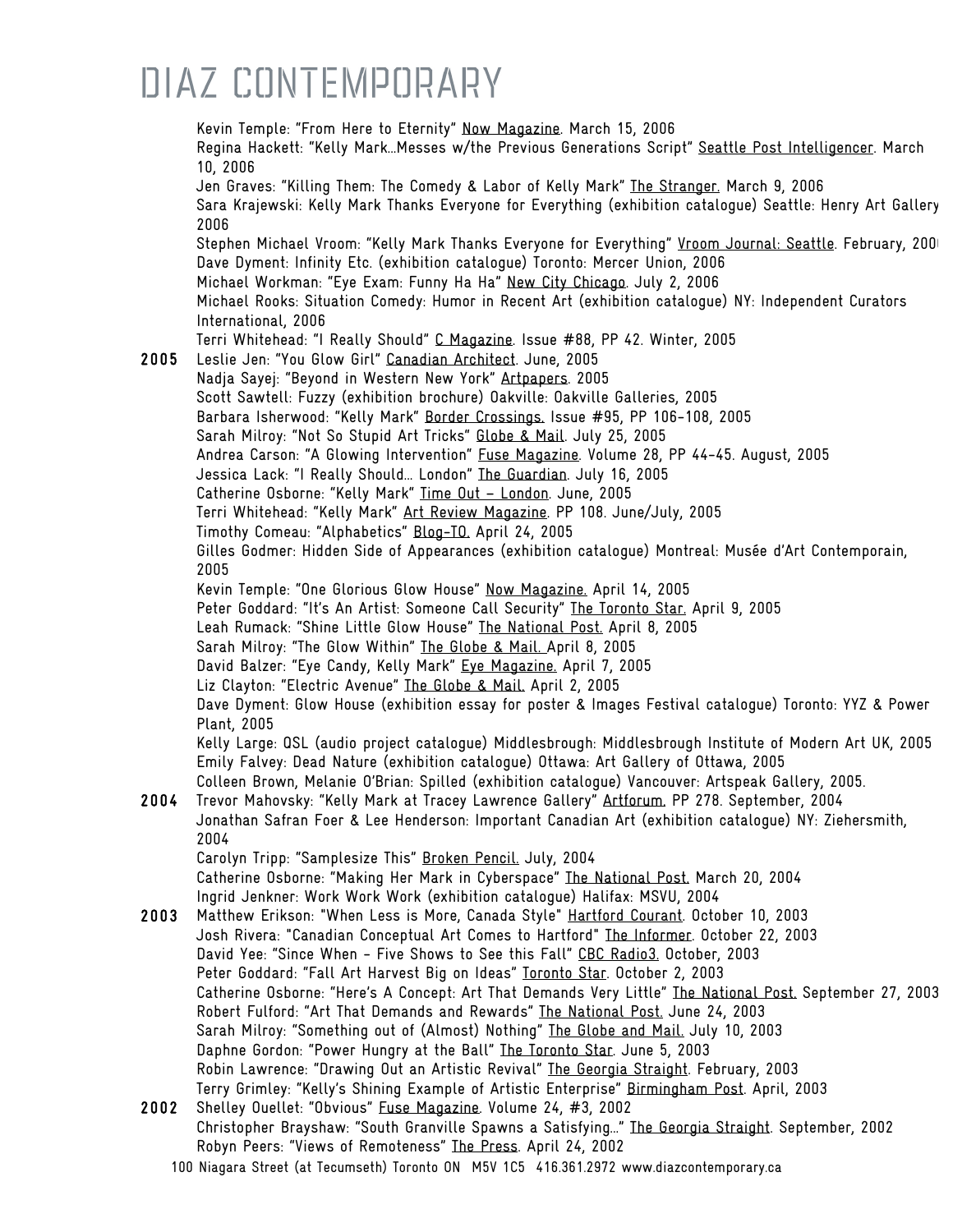Richard Rhodes: "The Cat's Name" Canadian Art. PP 15. Summer, 2002 J Perry Arnott: "Kelly Mark Obvious" Artichoke. PP 42-43. Spring, 2002 Sarah Milroy: "Critic's Pick: Kelly Mark at Wynick/Tuck Gallery" The Globe & Mail. April 13, 2002 James Patten: "Important Instructions for Changing the World" (exhibition catalogue) Winnipeg: WAG, 2002

- 2001 Sarah Milroy: "Masters of the Art in Canada" The Globe & Mail. R13. December 1, 2001 Jessie Lacayo: Mapping the Body (exhibition catalogue). Victoria: Open Space, 2001 Sylvie Fortin: Optical Verve (exhibition catalogue). Ottawa: Ottawa Art Gallery, 2001 Carol Podenworny: Compulsion (exhibition catalogue) Waterloo: University of Waterloo, 2001 James Patten: Important Instructions…(exhibition catalogue) Winnipeg: Winnipeg Art Gallery, 2001 Brad Marcoux: This is an Obvious Thing (exhibition catalogue) Calgary: Stride Gallery, 2001 H Anderson & C Clements: Do Try This at Home (exhibition catalogue) Halifax: MSVU Art Gallery, 2001 Jennifer McVeigh: "The Structure of Beauty" FFWD. November, 2001
- Melanie Scott: "Optical Verve Shows New Moves in Art" Ottawa Citizen. February 27, 2001 2000 Cliff Eyland: "Kelly Mark" (catalogue essay) Hamilton: Art Gallery of Hamilton, 2000 Ivan Jurakic: "The Buddha of the Banal" (catalogue essay) Art Gallery of Hamilton, 2000 Shirley Madill: "Aestheticizing the Everyday" (catalogue essay) Art Gallery of Hamilton, 2000 Eileen Sommerman: "Don't Let the Truth…" (catalogue essay) Art Gallery of Hamilton, 2000 Melanie O'Brian: "Griddy Realism: Kelly Mark Mixes Media" Border Crossings. Issue #76, PP 83-84. 2000 Elaine Hujer: "Compelling Art on Compulsion" The Hamilton Spectator. N4. January 20, 2000 Marie Ann Todkill: "Remarking the Unremarkable" Canadian Medical Association Journal. PP 1595-96. May, 2000

Blake Gopnik: "Young Leaders" The Globe & Mail. R6. July 1, 2001 Eileen Sommerman: Centifugal (exhibition catalogue) Hamilton: Art Gallery of Hamilton, 2000 Germaine Koh: "Kelly Mark 9-5 at the Art Gallery of Hamilton" Lola #6. PP 80. Summer, 2000 Sally McKay: "Kelly Mark: Signs of a Sick Mind at Kate's Apartment" Lola #6. PP 74. Summer, 2000 Lisa Gabrielle Mark: "Marks of Obsessive Invention" C Magazine. PP 19. Spring, 2000 Catherine Osborne: "Kelly Mark: Sniff at Zsa Zsa Gallery" Lola #5. PP 81. Winter, 1999-00 Blake Gopnik: "Conceptually Clever and a Little Off Kilter" The Globe & Mail. January 22, 2000

- 1999 Jessica Wyman: "Performing Generations" Lola #4. PP 54-55. Summer, 1999 John Massier: "Kelly Mark & Hanna Wilke" Lola #4. PP 83. Summer, 1999
- 1998 Ihor Holubizky: "Biennale of Sydney: Everyday" Canadian Art. PP 82-84. Winter, 1998 Jan Allen: "Kelly Mark" (catalogue essay) Sydney: Biennale of Sydney, 1998 Lisa Gabrielle Mark: "Kelly Mark – Art Gallery of Ontario" Artforum. PP 139-40. Summer, 1998 Cliff Eyland: "Critical Distance – Literally" (Catalogue Essay). Winnipeg: Ace Art Inc, 1998 Gillian MacKay: "Wynick/Tuck Show Digs into Artistic Past" The Globe & Mail. C12. June 13, 1998 Dennis Gill: "Kelly Mark at Eye Level Gallery" C Magazine Web Issue #54. Spring, 1998 Eileen Sommerman: "Child's Play" Canadian Art. PP 86. Spring, 1998 Joyce Mason: "General Idea & Kelly Mark" C Magazine. Issue #56 PP 10. Nov 97-Jan 98
- 1997 John Bentley Mays: "The Light and Dark of Kelly Mark" The Globe & Mail. November 27, 1997 Gillian MacKay: "Kelly Mark at the AGO & Wynick/Tuck" The Globe & Mail. November 22, 1997 Christina Ritchie: Kelly Mark: Present Tense (exhibition catalogue) Toronto: AGO, 1997 Ingrid Jenkner: Approximately (exhibition catalogue) Halifax: Eye Level Gallery, 1997 Robin Metcalfe: Southwest Triennial: Public Order (exhibition catalogue) Windsor: Art Gallery of Windsor, 1997

Betty Ann Jordan: "Artists Worth a Look" The Globe & Mail. February 8, 1997

- 1996 James Patten: London Life Young Contemporaries (exhibition catalogue) London: London Regional Art Gallery, 1996 Valerie Lamontagne: Compact Abundance (exhibition catalogue) Montreal: Articule Gallery, 1996 Gil McElroy: "Kelly Mark Works" Arts Atlantic. PP 11. Spring, 1996 Moritz Gaede: Effluent (exhibition catalogue) Halifax: Eye Level Gallery, 1996 Barbara Carter: Small As a Way of Working (exhibition catalogue) Sackville: Owens Art Gallery, 1996 Lisa Gabrielle Mark: Bill Crane, Kelly Mark & Carl Trahan (exhibition catalogue) Toronto: Mercer Union, 1996 1995 Robin Metcalfe: "Kelly Mark: Spotlight" Canadian Art. PP 34-37. Winter, 1995
- Gil McElroy: "Object Lessons" Arts Atlantic. PP 19-20. Fall, 1995
	- 100 Niagara Street (at Tecumseth) Toronto ON M5V 1C5 416.361.2972 www.diazcontemporary.ca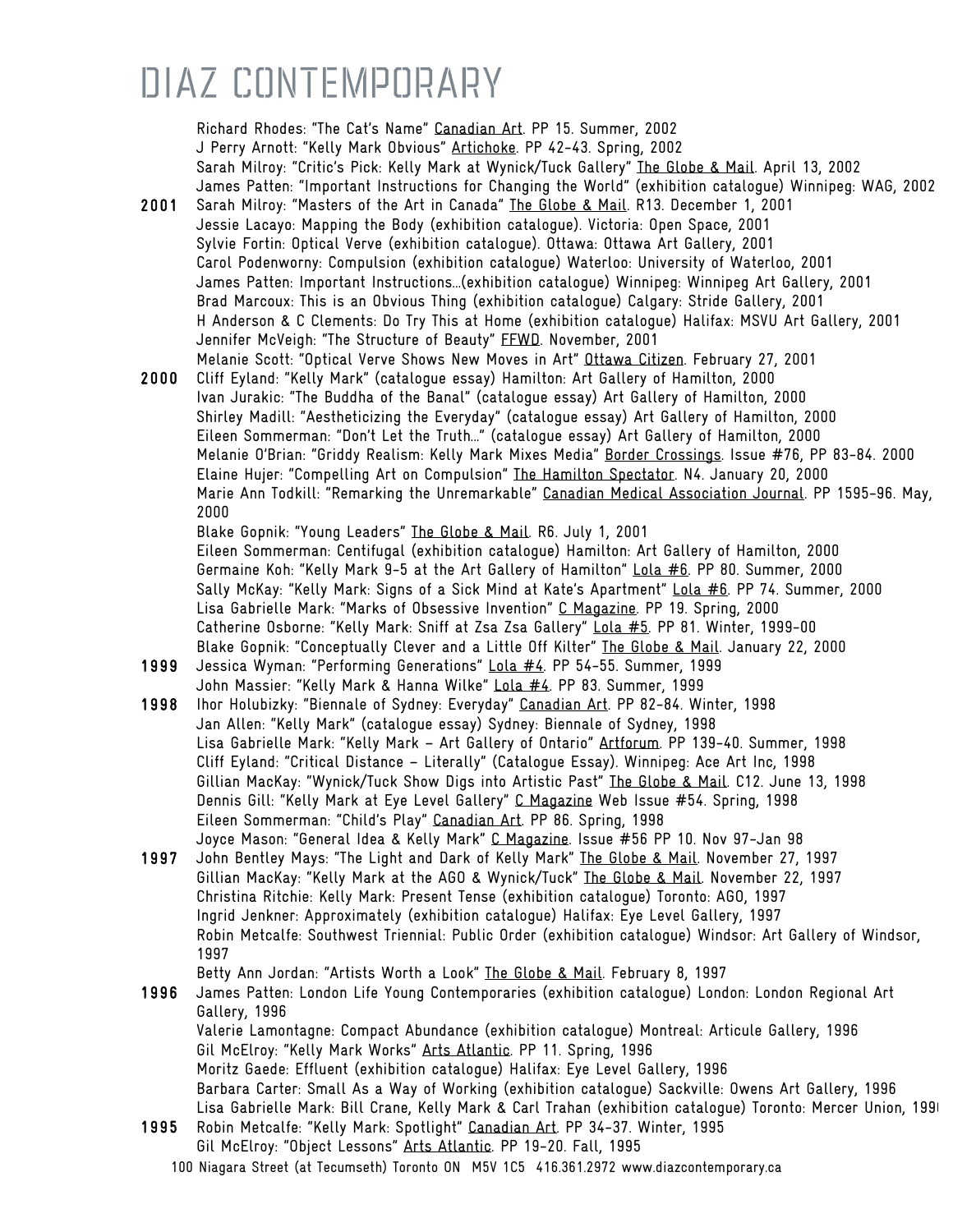Robin Metcalfe: Object Lessons (exhibition catalogue) Halifax: Art Gallery of Nova Scotia, 1995 Ingrid Jenkner: "Kelly Mark Works" (exhibition catalogue) Halifax: MSVU Gallery, 1995

1994 Robin Metcalfe: "Sculpture Expo 94' – The Mall Show" Canadian Art. PP 81-82. Winter, 1994 Ray Cronin: Sculpture Expo 94: The Mall Show (exhibition catalogue) Halifax: SMU Gallery, 1994

#### GRANTS & AWARDS

Chalmers Art Fellowship - 2002 K.M. Hunter Artist Award - 2002 Canada Council – Assistance to Visual Artists Long Term Grant – 2009, 2014 Canada Council – Individual Artist Grant / Mid Career – 2001, 2002, 2005, 2013 Canada Council – Travel Grant – 2000, 2002, 2003, 2004, 2008, 2010 Ontario Arts Council – Individual Artist Grant / Senior – 2007, 2012 Ontario Arts Council – Individual Artist Grant / Mid Career – 2002, 2004, 2006 Ontario Arts Council – Individual Artist Grant / Emerging – 1998, 2000 Ontario Arts Council – Exhibition Assistance Grant – 1997, 1998, 1999, 2002, 2007, 2008, 2010. 2011 Toronto Arts Council – Individual Artist Grant / Mid Career – 2002, 2004, 2008, 2012 Nova Scotia Arts Council – Exhibition Assistance Grant – 1995, 1996

#### PUBLIC COLLECTIONS

Victoria & Albert Museum (Wallpaper Collection) London, UK National Gallery of Canada. Ottawa, Ontario Canada Council Art Bank. Ottawa, Ontario Canadian Foreign Affairs, Ottawa, Ontario Art Gallery of Ontario. Toronto, Ontario Musée d'Art Contemporain. Montreal, Quebec Justina M Barnicke Gallery, Hart House University of Toronto. Toronto, Ontario Kenderdine Art Gallery. Saskatoon, Saskatchewan Museum London. London, Ontario Robert McLaughlin Gallery. Oshawa, Ontario Macdonald Stewart Art Centre. Guelph, Ontario Art Gallery of Hamilton. Hamilton, Ontario Winnipeg Art Gallery. Winnipeg, Manitoba Art Gallery of Greater Victoria. Victoria, British Columbia Agnes Etherington Art Gallery at Queens University. Kingston, Ontario Art Gallery of Nova Scotia. Halifax, Nova Scotia Saint Mary's University Art Gallery. Halifax, Nova Scotia Mount Saint Vincent University Art Gallery. Halifax, Nova Scotia Art Gallery of Mississauga, Ontario

#### CORPORATE COLLECTIONS

100 Niagara Street (at Tecumseth) Toronto ON M5V 1C5 416.361.2972 www.diazcontemporary.ca Atlas Partners LP Bennett Jones LLP BMO: Bank of Montreal Borden, Ladner, Gervais LLP Fasken Martineau Dumoulin LLP Gluskin Sheff & Associates MedCan McCarthy Tetrault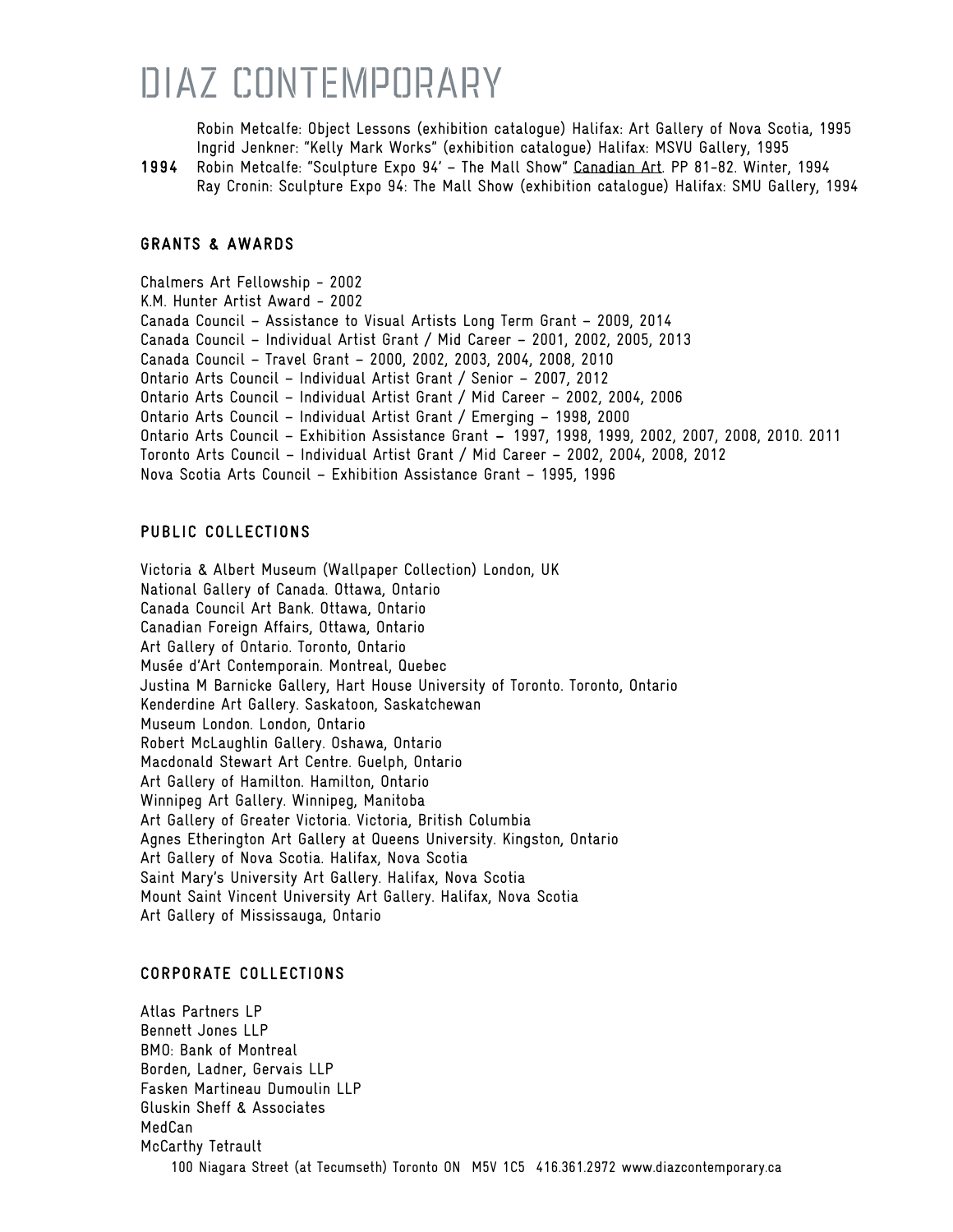Nevada Capitol Corp Osler, Hoskin & Harcourt LLP RBC: Royal Bank of Canada Sack Goldblatt & Mitchell LLP The Granite Club Wilson Christen LLP

#### ARTIST TALKS – CRITIQUES – PANELS - JURIES - CURATORIAL – OTHER

| 2015 Panel Discussion: Canadian Art Hop "The Collectors" - Drake Hotel. Toronto, Ontario *Organized by Nicholas |
|-----------------------------------------------------------------------------------------------------------------|
| Brown                                                                                                           |
| Juror - Student Juried Art Show. Guelph University. Guelph, Ontario                                             |
| Artist Talk - Georgian College. Barrie, Ontario                                                                 |
| 2014 Artist Talk & Critiques - University of Waterloo. Waterloo, Ontario                                        |
| 2013 Artist Talk - University of Toronto. Toronto, Ontario                                                      |
| 2012 Studio Tour - Art Toronto. Toronto, Ontario                                                                |
| 2011 Artist Talk - Lethbridge University. Lethbridge, Alberta                                                   |
| Artist Talk & MFA Critiques - York University. Toronto, Ontario                                                 |
| Residency - The Darling Foundry. Montreal, Quebec                                                               |
| Artist Print Project - Hunter & Cooke Magazine *6 pages                                                         |
| Artist Talk & MFA Critiques - University of Windsor. Windsor, Ontario                                           |
| Artist Talk - Art Gallery of Windsor. Windsor, Ontario                                                          |
| Board Member - The Power Plant Contemporary Art Gallery. Toronto, Ontario                                       |
| 2010 Artist Talk - Cornish College. Seattle, Washington                                                         |
| Artist Talk - Niagara Artist Center. St. Catharines, Ontario                                                    |
| Panel Discussion: "Gerald Ferguson: Artist, Teacher Mentor" - The Robert McLaughlin Gallery. Oshawa, Ontaric    |
| Juror - KM Hunter Artist Award. Toronto, Ontario                                                                |
| Artist Talk - Kenderdine Art Gallery. Saskatoon, Saskatchewan                                                   |
| Board Member - The Power Plant Contemporary Art Gallery. Toronto, Ontario                                       |
| 2009 Artist Talk - DHC Art. Montreal, Quebec                                                                    |
| Artist Talk - Explore Design at Metro Convention Centre. Toronto, Ontario                                       |
| Artist Talk - Jasper Place Hotel. Edmonton, Alberta                                                             |
| Artist Talk - Diaz Contemporary for Power Plant Members. Toronto, Ontario                                       |
| Artist Talk - University of Toronto. Toronto, Ontario                                                           |
| Artist Talk - Grand Prairie Regional College. Grand Prairie, Alberta                                            |
| Board Member - The Power Plant Contemporary Art Gallery. Toronto, Ontario                                       |
| 2008 Visiting Artist & Critiques - Guelph University. Guelph, Ontario                                           |
| Artist Talk & MFA Critiques - York University. Toronto, Ontario                                                 |
| Artist Talk & Critiques - Lethbridge University. Lethbridge, Alberta                                            |
| Board Member - The Power Plant Contemporary Art Gallery. Toronto, Ontario                                       |
| Button Design Project - Toronto International Art Fair. Toronto, Ontario                                        |
| Artist Talk - Cornish College. Seattle, Washington                                                              |
| Artist Talk - Guelph University. Guelph, Ontario                                                                |
| Juror - KM Hunter Artist Award. Toronto, Ontario                                                                |
| Juror - John B. Aird Drawing Competition                                                                        |
| Board Member - Art Metropole, Toronto, Ontario.                                                                 |
| 2007 Artist Talk & MFA Critiques - University of Western Ontario. London, Ontario                               |
| Artist Talk & MFA Critiques - Guelph University. Guelph, Ontario                                                |
| Artist Talk - Kitchener City Hall. Kitchener, Ontario                                                           |
| Artist Talk - University of Toronto Art Centre. Toronto, Ontario                                                |
| Artist Talk - Concordia University. Montreal, Quebec                                                            |
| Artist Talk - Sheridan College. Toronto, Ontario                                                                |
| Board Member - Art Metropole, Toronto, Ontario.                                                                 |
| 100 Niagara Street (at Tecumseth) Toronto ON M5V 1C5 416.361.2972 www.diazcontemporary.ca                       |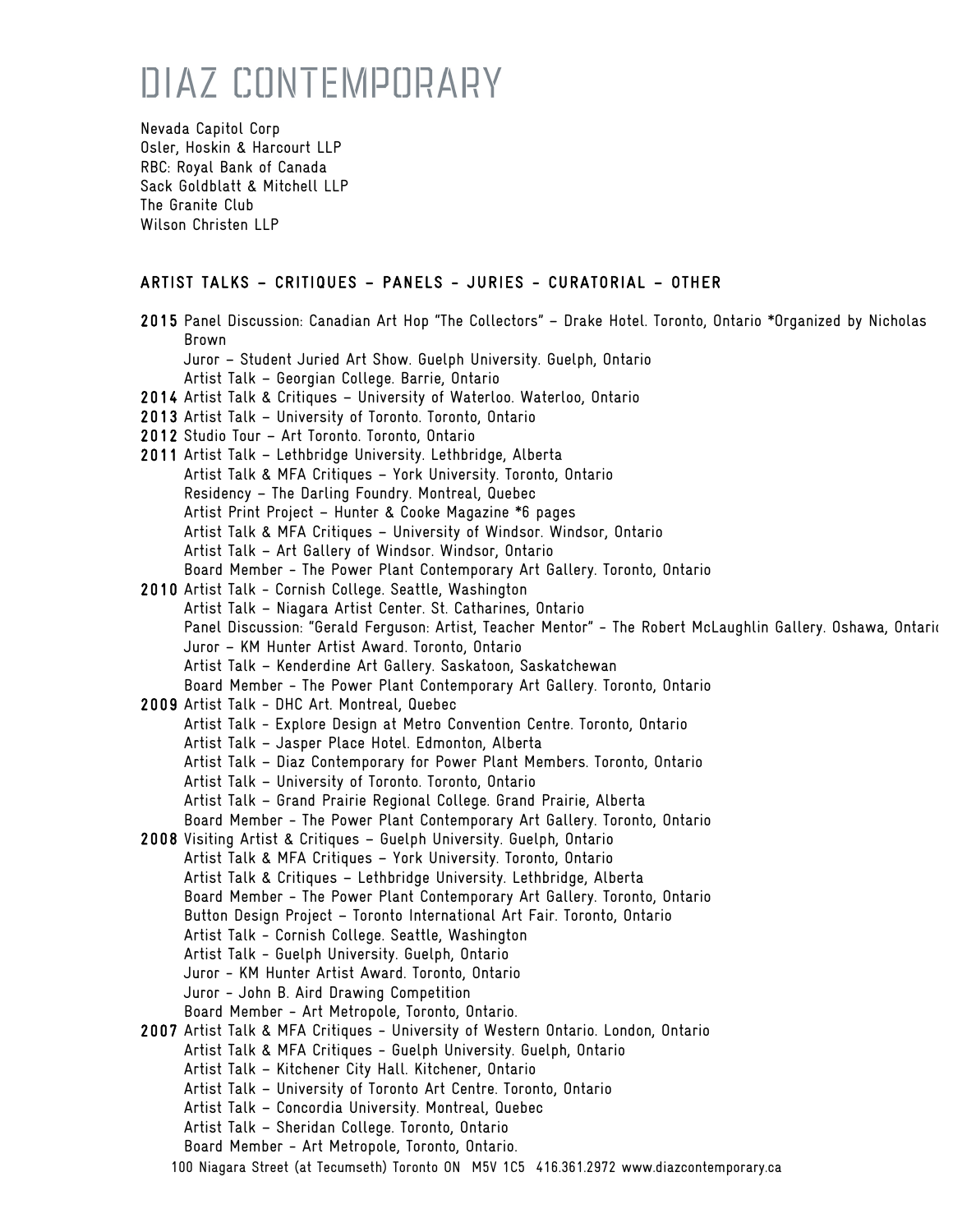100 Niagara Street (at Tecumseth) Toronto ON M5V 1C5 416.361.2972 www.diazcontemporary.ca 2006 Artist Talk - University of Toronto. Toronto, Ontario Visiting Artist Critiques – Guelph University. Guelph, Ontario Artist Talk – McKenzie Art Gallery. Regina, SK Artist Talk – Gallerie Sans Nom. Moncton, New Brunswick Artist Talk – Third Space Gallery. St John, New Brunswick Artist Talk – Ontario College of Art. Toronto, Ontario Juror – KM Hunter Artist Award. Toronto, Ontario Artist Talk – Henry Art Gallery. Seattle, Washington Artist Talk – Brock University. St Catharines, Ontario Curatorial: "Untitled: Thoughts about Sound, Music, Silence & Confusion"- Diaz Contemporary. Toronto, Ontario Board Member - Art Metropole, Toronto, Ontario. 2005 Teaching: Guest Artist Studio - Toronto School of Art. Toronto, Ontario Artist Talk- Toronto School of Art. Toronto, Ontario Curatorial: "The Horse They Rode in On" – Wynick-Tuck Gallery. Toronto, Ontario Canada Council Jury Member: International Studio Program. – Canada Council. Ottawa, Ontario Board Member - Art Metropole, Toronto, Ontario. Curatorial: "Free Sample" - Mount Saint Vincent University Art Gallery. Halifax, Nova Scotia Artist Talk & Critiques - Nova Scotia College of Art & Design. Halifax, Nova Scotia Artist Talk - Ottawa Art Gallery. Ottawa, Ontario Artist Talk & Critiques - Queens University. Kingston, Ontario 2004 Artist Talk - Bishops University. Lennoxville, Quebec Juror - Toronto Outdoor Art Exhibition. Toronto, Ontario Artist Talk & MFA Critiques - University of Northern Illinois. Dekalb, Illinois Artist Talk & Critiques- University of Manitoba. Winnipeg, Manitoba Artist Talk & MFA Critiques - University of Victoria. Victoria, British Columbia Artist Talk - Rice University. Houston, Texas Artist Talk - Blaffer Gallery, University of Houston. Houston, Texas 2003 Visiting Artist Critiques - Nova Scotia College of Art & Design. Halifax, Nova Scotia Panel Discussion: "The Economics of Art" - The Khyber. Halifax, Nova Scotia Artist Talk - Mount Saint Vincent University Art Gallery. Halifax, Nova Scotia Artist Talks, Critiques, Juries, Curatorial & Other… continued Artist Talk - Ontario College of Art. Toronto, Ontario Open Studio - Art in Site Tours. Toronto, Ontario Panel Discussion: "Container" - Real Art Ways. Hartford, Connecticut Artist Talk - The Learning Annex at Wynick-Tuck Gallery. Toronto, Ontario Artist Talk - Toronto School of Art. Toronto, Ontario Artist Talk with Catherine Osborne for Canadian Art Hop – Wynick-Tuck Gallery. Toronto, Ontario Artist Talk - The Power Plant Contemporary Art Gallery. Toronto, Ontario Founder of samplesize.ca - A new Canadian Art web initiative 2002 Artist Talk - Museum of New Art. Detroit, Michigan Open Studio Artist Talk - University of Toronto. Toronto, Ontario 2001 Artist Talk - University of Western Ontario. London, Ontario Artist Talk - Fanshawe College. London, Ontario Open Studio Artist Talk - University of Toronto. Toronto, Ontario Artist Talk - University of Calgary. Calgary, Alberta Visiting Artist & Critiques - Alberta College of Art & Design. Calgary, Alberta Artist Talk - Ottawa Art Gallery. Ottawa, Ontario Artist Talk - Burlington Art Center. Burlington, Ontario 2000 Artist Talk- Contemporary Art Gallery. Vancouver, British Columbia Artist Talk - Toronto School of Art. Toronto, Ontario Artist Talk - Art Gallery of Hamilton. Hamilton, Ontario Artist Talk - Hamilton Artists Inc. Hamilton, Ontario 1999 Artist Talk & Critiques - Toronto School of Art. Toronto, Ontario 1998 Artist Talk & Critiques - McMaster University. Hamilton, Ontario